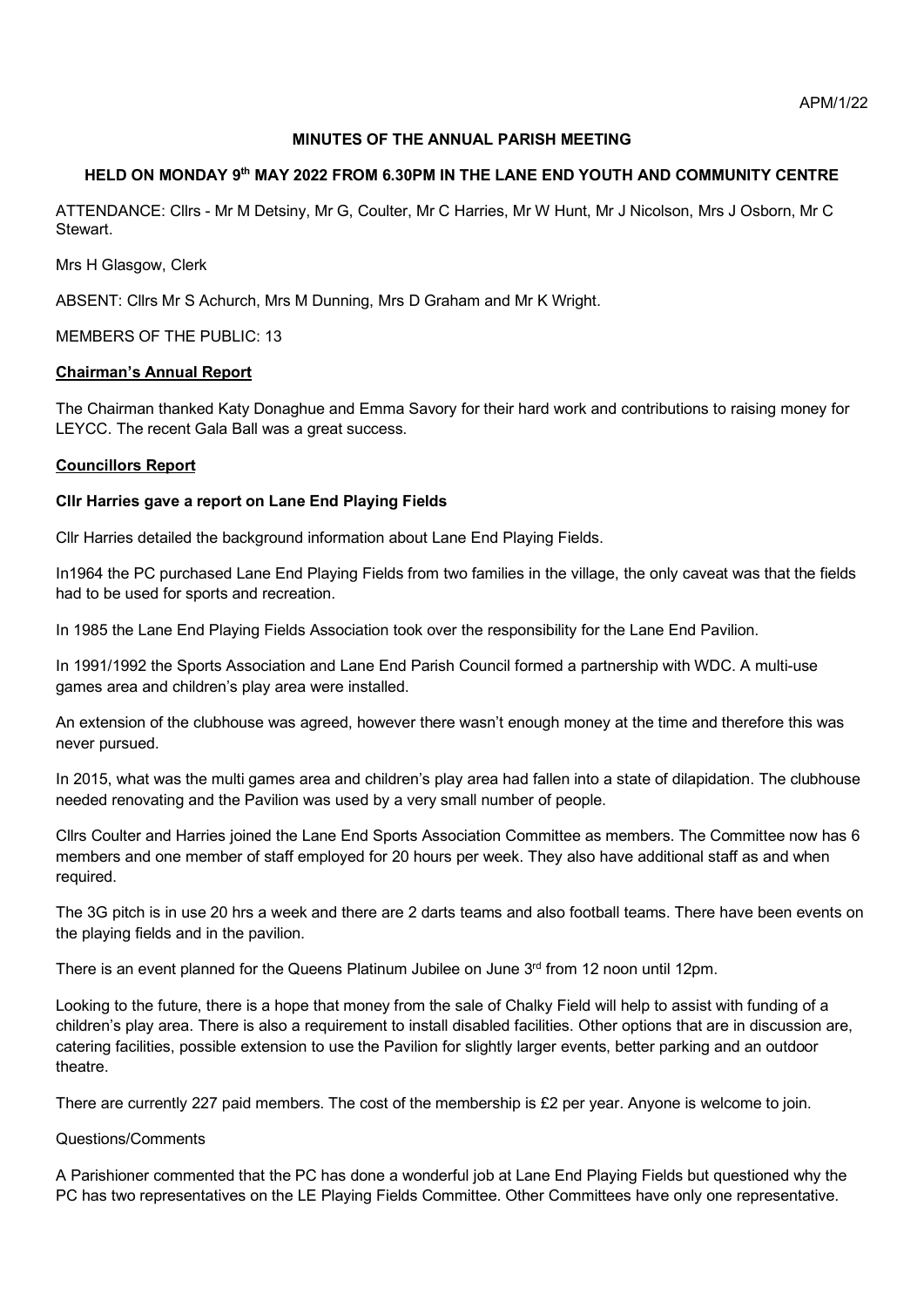A Parishioner asked when the PC are looking at a playground for young children if something could be considered for older children.

The Chairman has a meeting scheduled with Great Marlow School next week (tbc). He will be meeting with students at secondary school age who live in the Parish to ask what facilities they would be interested in.

A Parishioner commented that a skate park would be well used as children cannot easily use the one in Marlow as there is no bus service from Lane End to Marlow.

The Parish Council will look at bus services.

# **Cllr Hunt gave a report on Planning**

Cllrs Hunt, Achurch and Stewart are the Planning Working Group for LEPC. Cllr Hunt reported on the process of planning applications. The Clerk sends through all of the planning applications to the Planning Working Group. The group look at each application individually. They often meet up at evenings and weekends and carry out site visits. The comments are reported to full council at a meeting and comments are agreed. The Clerk sends the agreed submission to Buckinghamshire Council.

# **Cllr Nicolson gave a report on Ultra-Fast broadband**

Cllr Nicolson reported on the background of how Hey Broadband, Fibre and Wireless were involved. Lane End Parish Council has been working with Hey Broadband since September 2021.

The Parish Council formed a Broadband Working Group. The group looked at and met with several broadband suppliers. Fibre and Wireless presented the best scheme and have moved at the pace as promised.

Fibre and Wireless have been approved for the scheme. They have now started to build the infrastructure. The PC has monthly meetings with them, and they are ready to start installation.

As part of the agreement the working group managed to secure free internet from Fibre and Wireless in public buildings in the Parish.

# **Cllr Stewart gave a report on Chalky Field Receipts/Expenditure**

Cllr Stewart reported that he and Cllrs Coulter, Detsiny, Harries and Nicolson were all part of the Spending Priorities Working Group. The Parish Council is due to receive in the region of £2.3 million from the sale of the Chalky Field site. However, this figure is subject to change and dependent on conditions required by the planning authority.

Cllr Stewart reported that the chairman formed a Spending Priorities Working Group from a cross section of Councillors to advise Council, in the first instance, on the impact arising from the sale of Chalky Fields & how best placed we should be to manage such expenditure together with agreeing approval & distribution of grant aided monies. The Group is certainly not elitist, and the following are our collected views to date, which are not intended to be mandatory, arising from our meetings and informal discussions. Presentation of any schemes and expenditure will remain as always, with the Full Parish Council.

Currently on the horizon are the following projects, which we have not yet been debated, accepted or committed to by Council

Children's Play area- Playing fields

Car park extension & new access road- Playing Fields

Club-house Extension - Playing Fields

Theatre on The Row – Playing Fields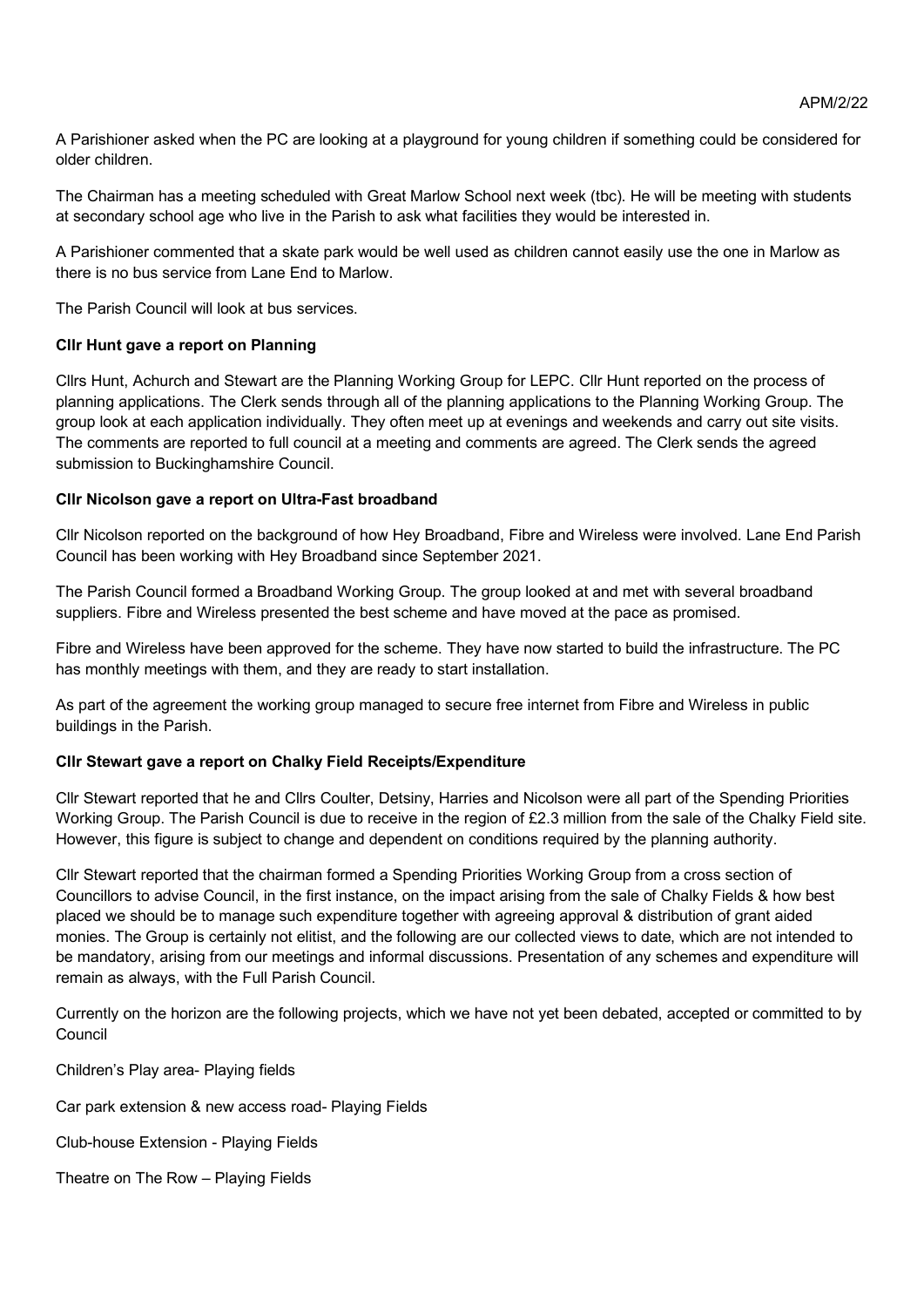Village hall upgrade

Village ponds- Refurbishment

Provision of a school bus

Contribution towards purchase of Finings Wood

Traffic Management study

Completion of street lighting upgrade to LED luminaires

Extension of footpath & lighting adjacent to the Care Home – The Row

Creation of orchard at Sandy Fields

It is the intention that Council will, when finances are reasonably assured, invite Parishioners to submit any bone-fide proposals they may consider appropriate. Draft communication has been prepared and will come forward for approval in due course.

Several drafts of the likely programme have been prepared but the approval date on Planning remains elusive. The best guess is that funding will not be available until the first quarter of 2023, with implementation July/August. When there is more certainty on the timing of proposed projects we plan to engage with consultants to ensure maximum efficiency and minimum disruption.

Discussions will be held on best procurement practice and delivery of projects. Council will need to determine a 'wish list' of projects.

As ever all is dependent on a satisfactory conclusion of the land sale.

### Questions/Comments

A Parishioner reported that LEYCC does need a new kitchen.

It was reported that the PC has exchanged contracts with NK Homes. It's a conditional contract, the amount of money is therefore not guaranteed.

Questions were asked about monies being promised to organisations within the Parish.

\*Cllr Nicolson would like it noted that he attended a meeting with the Friends of Finings Wood in his capacity as a member of the Spending Priorities Working Group.

The Clerk reported that the Spending Priorities Group is a Working Group, and they are tasked with making recommendations to Council. The Working Group does not have any powers without agreement of Council.

A Parishioner drew Councils attention to the Code of Conduct that they must abide by.

A Parishioner made comments that the Parish Council was disingenuous, and the Chairman should resign. The Parishioner then left the meeting.

Cllr Detsiny reported that Parish Councillors are all volunteers, the work they do tirelessly is in their own time, often evenings and weekends.

### **Cllr Coulter gave the financial report**

The PC ended the 21/22 financial year with a surplus of £7k against a target of a balanced budget. This has been rolled over into the 22/23 financial year and has been earmarked for tree works and street lighting repairs.